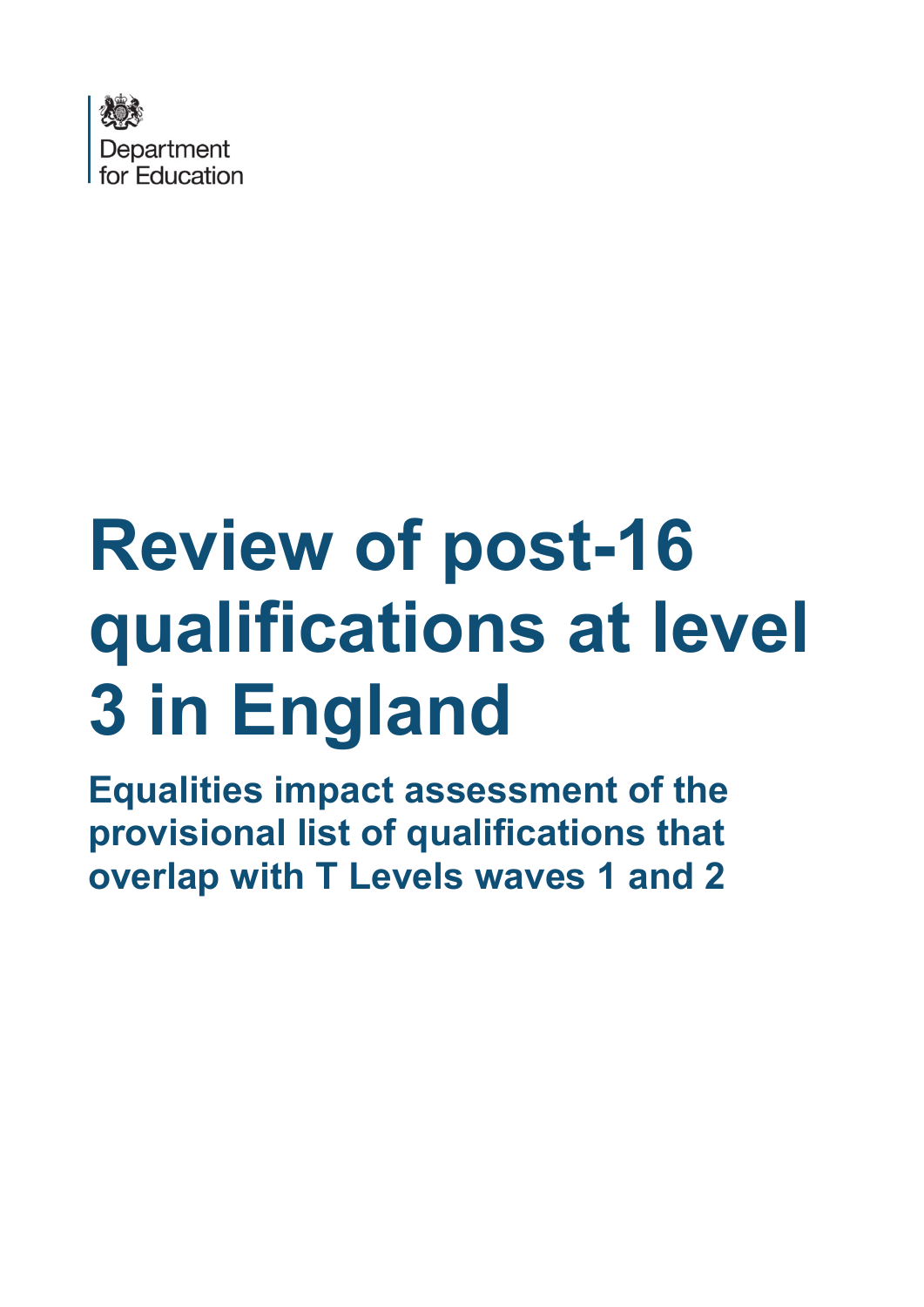## **Contents**

| Introduction                       | 3 |
|------------------------------------|---|
| <b>Public Sector Equality Duty</b> | 3 |
| Analysis of impacts                | 4 |
| 16 to 19 year olds                 | 4 |
| <b>Adults</b>                      | 6 |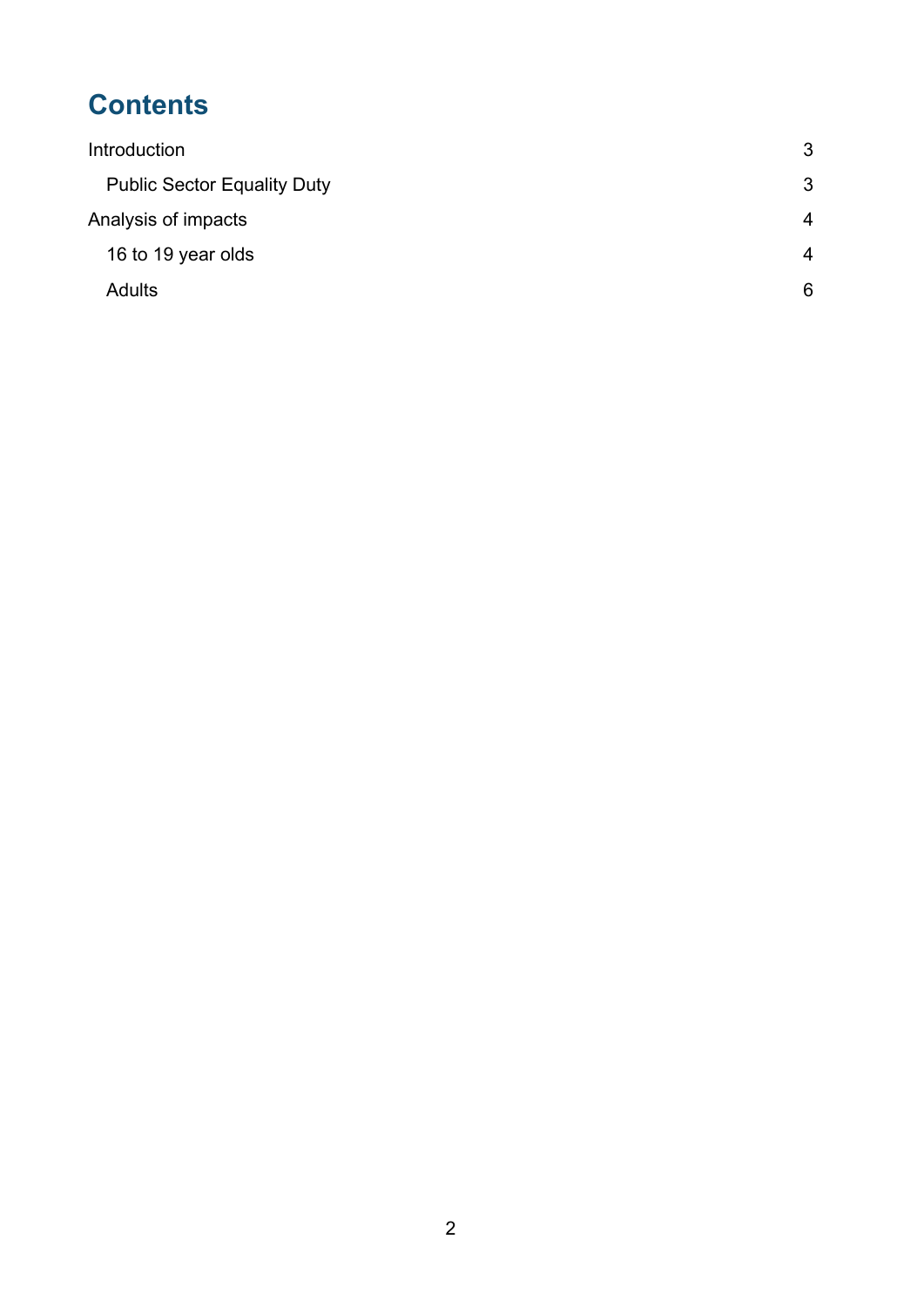## <span id="page-2-0"></span>**Introduction**

This equalities impact assessment (EIA) accompanies the [provisional list of wave 1 and](http://www.gov.uk/government/publications/qualifications-that-overlap-with-t-levels)  [2 overlap qualifications](http://www.gov.uk/government/publications/qualifications-that-overlap-with-t-levels) (overlap list). It provides an overview of potential impacts resulting from the proposed removal of public funding approval from these qualifications for 16 to 19 year olds.

Where students are identified as being disproportionately likely to be affected, this relates specifically to those who are more likely to be studying qualifications expected to have public funding approval removed for 16 to 19 year olds due to overlap with waves 1 and 2 T Levels.

For the overall impact of qualifications review at level 3, please refer to [impact](https://www.gov.uk/government/publications/review-of-post-16-qualifications-at-level-3-in-england)  [assessment](https://www.gov.uk/government/publications/review-of-post-16-qualifications-at-level-3-in-england) that was published last summer along with our [policy statement](https://www.gov.uk/government/publications/reforms-to-post-16-qualifications-at-level-3-in-england) and [consultation response.](https://www.gov.uk/government/consultations/review-of-post-16-qualifications-at-level-3-second-stage) The nature of these impacts are not repeated in this impact assessment though some headline data are included for comparison

## <span id="page-2-1"></span>**Public Sector Equality Duty**

Under Section 149 of the Equality Act 2010, the Secretary of State has a duty to have due regard to the need to:

- eliminate discrimination, harassment, victimisation and any other conduct that is prohibited by or under this Act;
- advance equality of opportunity between persons who share a relevant protected characteristic and persons who do not share it; and
- foster good relations between persons who share a relevant protected characteristic and persons who do not share it.

The relevant 'protected characteristics' for the purposes of the Public Sector Equality Duty are:

- Age
- Disability
- Gender reassignment
- Pregnancy and maternity
- Race (including ethnicity)
- Religion or belief
- Sex
- Sexual orientation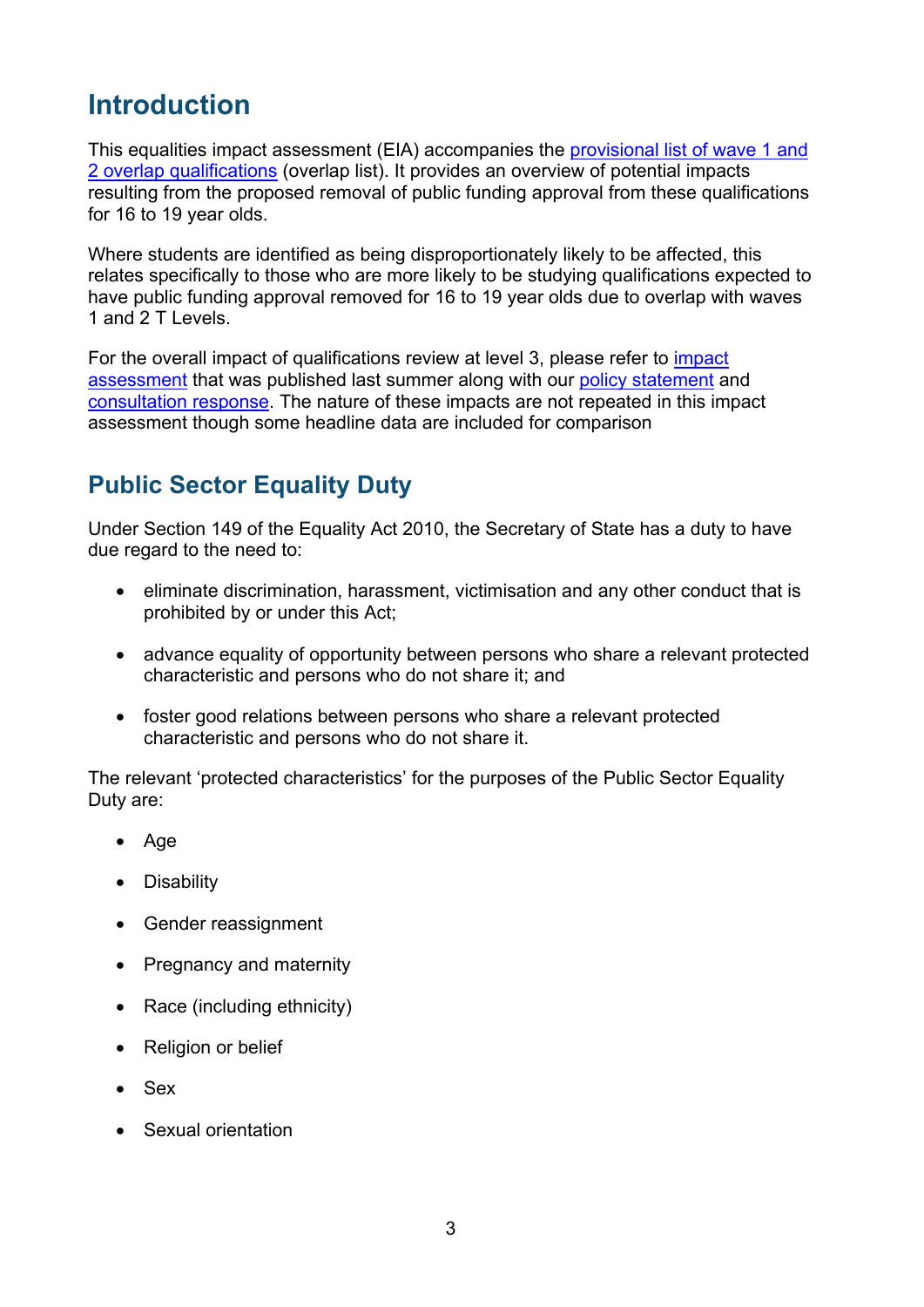## <span id="page-3-0"></span>**Analysis of impacts**

### <span id="page-3-1"></span>**16 to 19 year olds**

A full breakdown of the characteristics of 16 to 19 year old enrolments at level 3, including those on qualifications which are on the provisional overlap list can be found in table 1 below.

Our assessment is broadly based on comparing the proportion of enrolments with protected characteristics on qualifications which are on the provisional overlap list to those qualifications available more broadly at level 3, excluding A Levels. Our assessment excludes A levels, as they are outside of the scope of this review, and because the size and characteristics of the A level cohort would skew the comparison.

For 16 to 19 year olds, the EIA published alongside the second stage consultation response highlighted that those from SEND backgrounds, Asian ethnic groups, disadvantaged backgrounds and males were likely to be particularly affected by the reforms. This is broadly similar to the impacts stemming from the wave 1 and 2 overlap list alone where our analysis shows that those from SEND backgrounds, disadvantaged backgrounds, and those from White ethnic groups are more likely to be disproportionately affected.

As shown in table 1 below, the following groups of people may be slightly more affected by this stage of the reform process (waves 1 and 2 overlap) compared to previous analysis on the overall impact of removing public funding from qualifications as outlined in the second stage consultation impact assessment:

- Female students
- White ethnic background
- SEND backgrounds, and
- Disadvantaged backgrounds

The students that are likely to study the qualifications on the provisional overlap list will benefit in the future because they will take high quality qualifications that meet the needs of employers, putting them in a strong position to progress onto further study or skilled employment. They will also have clearer choice at 16, with T Levels at the front and centre. The rigour of T Levels, combined with the meaningful industry placement of at least 45 days in a genuine workplace, will equip more young people with the skills, knowledge and experience necessary to access skilled employment or further technical study. We have also introduced the T Level Transition Programme to support young people who are not ready to start a T Level at age 16 but could progress to one following a tailored preparation programme.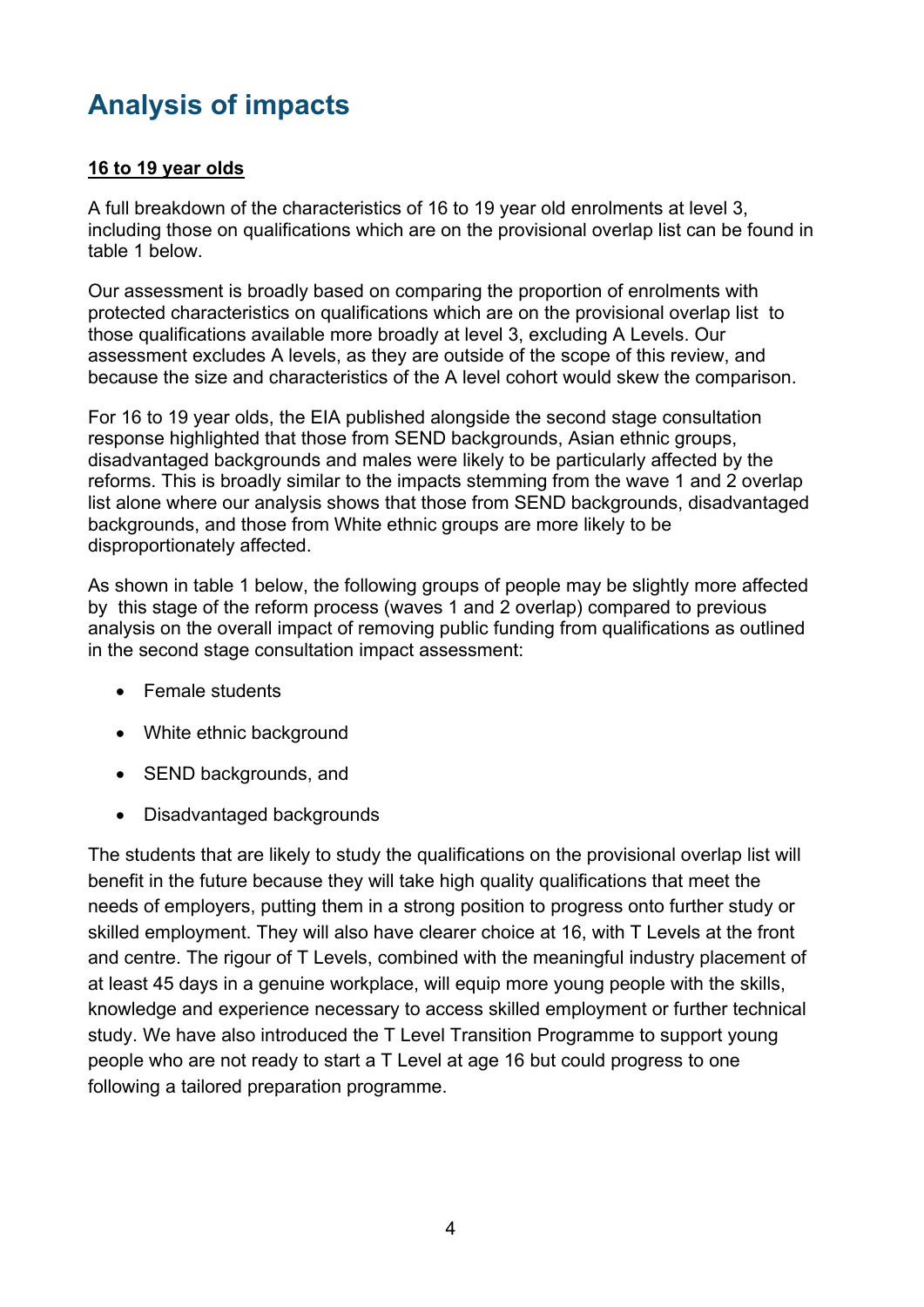|                                                          | Level 3   | Level 3<br>excl. A<br>levels | <b>Impact from</b><br>removal of<br>public<br>funding from<br>qualifications<br>on waves 1<br>and 2<br>overlap list | <b>Overall impact at level</b><br>3 from removal of<br>public funding (from<br>second stage<br>consultation response<br>impact assessment) |
|----------------------------------------------------------|-----------|------------------------------|---------------------------------------------------------------------------------------------------------------------|--------------------------------------------------------------------------------------------------------------------------------------------|
| 16-19 enrolments                                         | 1,946,000 | 662,000                      | 66,000                                                                                                              | 287,000                                                                                                                                    |
| % Female                                                 | 53%       | 49%                          | 49%                                                                                                                 | 44%                                                                                                                                        |
| % Asian (inc.<br>Chinese)                                | 13%       | 11%                          | 12%                                                                                                                 | 12%                                                                                                                                        |
| % Black                                                  | 6%        | 6%                           | 5%                                                                                                                  | 6%                                                                                                                                         |
| % Mixed                                                  | 5%        | 4%                           | 3%                                                                                                                  | $\frac{0}{0}$                                                                                                                              |
| % White                                                  | 68%       | 71%                          | 73%                                                                                                                 | 72                                                                                                                                         |
| % Other ethnic<br>background                             | 2%        | 2%                           | 1%                                                                                                                  | 2%                                                                                                                                         |
| % Unknown ethnic<br>background                           | 6%        | 6%                           | 5%                                                                                                                  | 5%                                                                                                                                         |
| % SEN Support at<br>age 15 (special<br>education needs)  | 5%        | 9%                           | 11%                                                                                                                 | 9%                                                                                                                                         |
| % EHCP at age 15<br>(Education, health<br>and care plan) | $1\%$     | 1%                           | 2%                                                                                                                  | 2%                                                                                                                                         |
| % FSM at age 15<br>(Free school meal)                    | 8%        | 11%                          | 13%                                                                                                                 | 11%                                                                                                                                        |
| % IDACI <sup>1</sup> 1 (most<br>disadvantaged)           | 18%       | 23%                          | 27%                                                                                                                 | 24%                                                                                                                                        |
| % IDACI 2                                                | 19%       | 21%                          | 23%                                                                                                                 | 23%                                                                                                                                        |
| % IDACI 3                                                | 20%       | 19%                          | 19%                                                                                                                 | 19%                                                                                                                                        |
| % IDACI 4                                                | 21%       | 18%                          | 16%                                                                                                                 | 18%                                                                                                                                        |
| % IDACI 5 (least<br>disadvantaged)                       | 23%       | 18%                          | 15%                                                                                                                 | 16%                                                                                                                                        |

**Table 1: 16 to 19 enrolment characteristics at level 3, 2019/20**

<span id="page-4-0"></span><sup>1</sup> Income Deprivation Affecting Children Index, part of the Indices of Multiple Deprivation (IMD)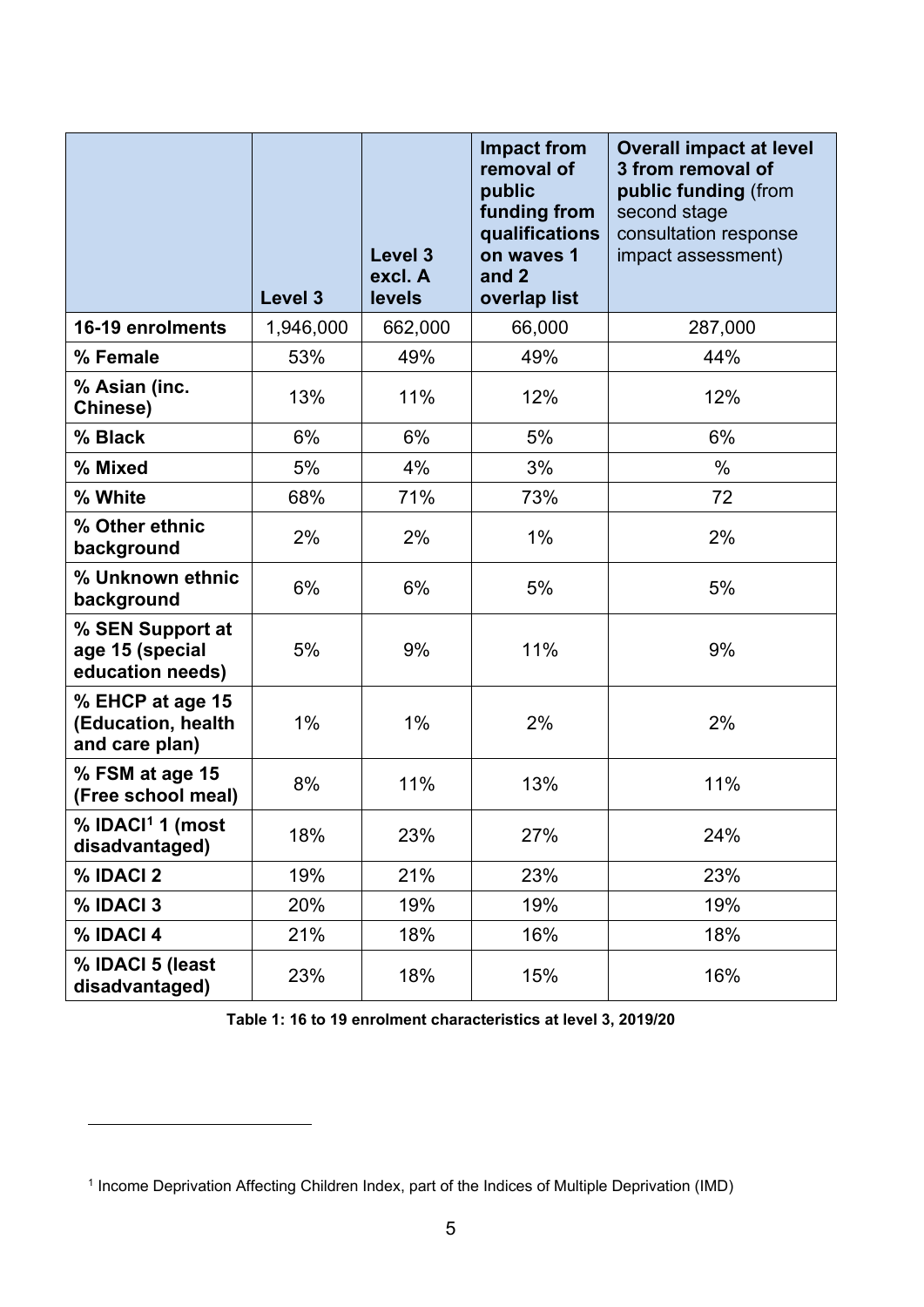#### <span id="page-5-0"></span>**Adults**

The removal of public funding from qualifications that overlap with T levels only applies to 16-19 enrolments. We have not therefore provided an assessment of the impact on adults, as qualifications on the overlap list that are currently approved for adults will continue to be funded for adults in 2024. These qualifications are still subject to our future quality and other criteria.

We recognise that some awarding organisations, and or providers, may no longer wish to offer some of these qualifications, given potential impacts on viability. However, notwithstanding our removal of funding from qualifications with low and no enrolments, we have seen that AOs can operate qualifications with very few, or even no, Education and Skills Funding Agency funded enrolments, sometimes for many years. As such, this risk may be relatively minimal.